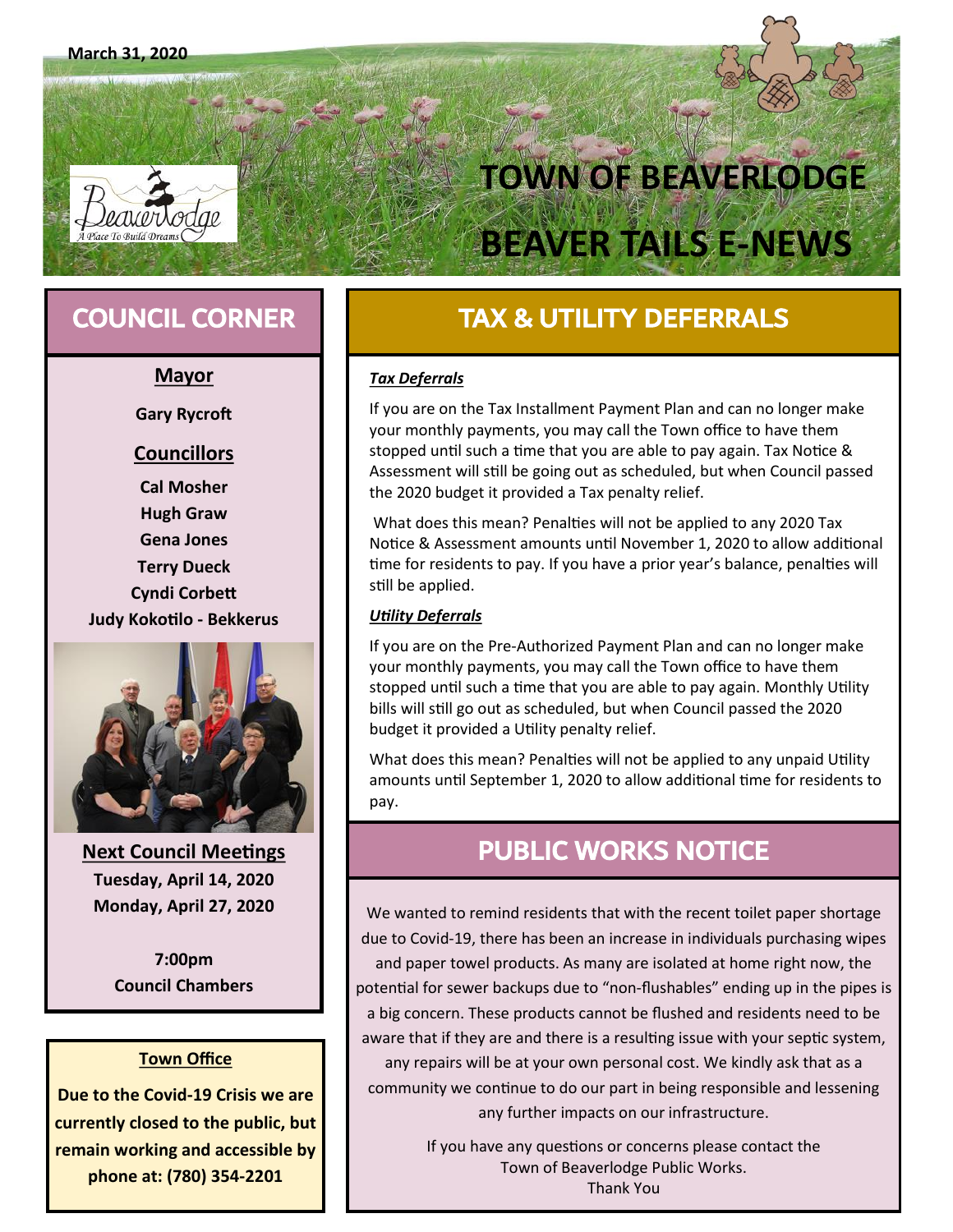### TOWN INFORMATION



many frontline health care workers, first responders, essential service businesses, pharmacies, grocery stores and volunteers in our<br>amazing community. YOU ARE MAKING A DIFFERENCE! We value your ongoing committment to our residents and the expertise and tireless<br>efforts you put forth daily. These are challenging<br>times and we face a variety of situational stressors, however as a community we are continuing to support one another and standing strong. We will get through this TOGETHER.

We send each of you our sincerest gratitude today and all of the days going forward.



Beaverlodge FCSS is available to the public by phone as we continue to support our Community through the Covid-19 Pandemic. We can make alternate arrangements to assist you if you require help with any of the following:

Food Bank Referrals to Crisis Supports Deliveries for those in isolation Seniors Supports Prescription Pick Up/Delivery



We can be reached Monday to Friday from 9:00am - 4:00pm at the following numbers:

**Trudy Hodges** *(FCSS Director)* - **780-354-2204 or 780-830-8281**

**Amie Greene** *(FCSS Program Services Coordinator)* - **780-354-4180 or 780-512-4964**

#### **WINNERS**

**Laura Gray and her children were the winners of the Town of Beaverlodge & FCSS St. Patrick's Day Selfie Contest!**





#### **March 26, 2020 NEWS RELEASE – Council Adopts 2020-2023 Operating & 2020-2025 Capital Budgets**

The Town of Beaverlodge Council approved the Town's Operating and Capital Budgets at its meeting held Monday March 23, 2020. The focus of the 2020 Budget was to maintain existing services and program levels, while trying to minimize the tax increase, despite the reduction in Provincial funding. For a typical house assessed at \$250, 000 the total annual impact for Town Services would be \$67.34.

The reduction of the MSI Operating funding revenues from 2019 and the Provincial Government's decision to bill its municipal counterparts for policing costs has had a huge impact on the Town's 2020 operating budget.

Council is committed to maintaining a sustainable level of service with modest tax rate increases. Because of the Provincial reduction of the 2019 Municipal Sustainability Initiative (MSI) Operating funding from \$85,159 to \$29,861 for 2020, this resulted in a tax rate increase of approximately 1.75%. As well as this increase the Province has mandated that municipalities will now have to pay for policing costs. This additional expenditure of \$48,781.00, has also resulted in an increase to the tax rate by approximately 1.63% for a total increase of 3.38%.

Because of the reduction and additional expenditures brought on by the Province, Council and Administration had to work very hard to ensure taxpayers did not see a substantial increase in their tax rate. With Council's recommendations of an increase to the Town's Bulk Water by \$1.25 per cubic metre, an increase in the Sewer Consumption rate by .17 cents, no Cost of Living Increase for Town employees and a reduction of Mayor and Council monthly honorariums by 10% as well as Administrations suggestions of an increase to the Utility Bill Processing Fee by .25 cents and reducing additional budget items, Council and Administration have managed to get the increase to the Tax Rate to 3%.

The Town will continue to ensure efficient and effective operations to maximize the benefits from the tax dollars contributed by our residents and businesses. The Town's overall financial condition is stable at this time, but in light of the COVID-19 Pandemic the future is uncertain. The budget is balanced, and surpluses have occurred in each of the past three years. The reliance on the Town's line of credit for cash flow purposes is minimal and our Reserve accounts have been replenished, which may allow for future infrastructure renewal with no major increase in our tax rates or user fees.

*For a more detailed budget description please go to our website at www.beaverlodge.ca*

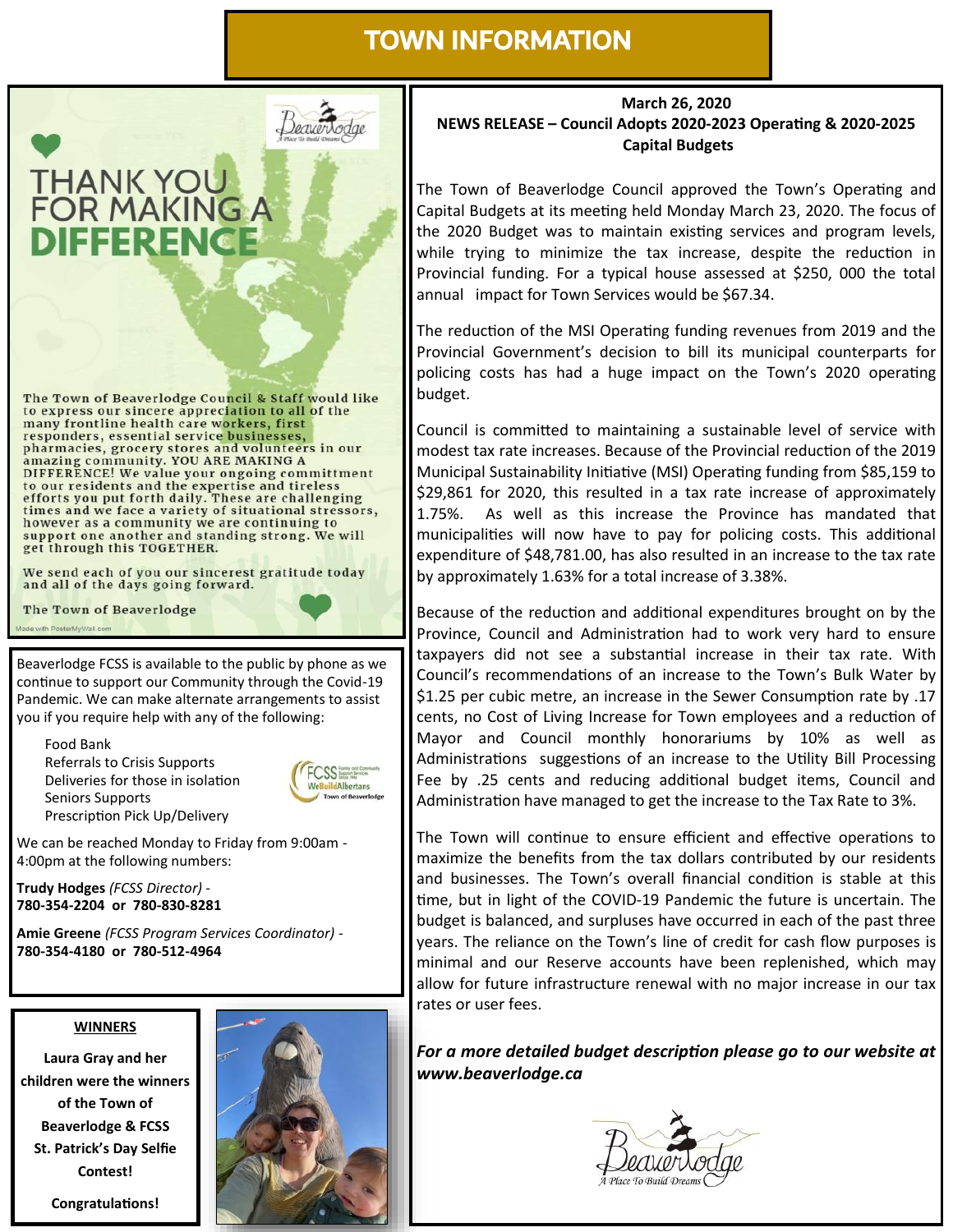### **COVID-19 INFORMATION**



**Media Release** 

March 27, 2020 | 2:00 PM

Update #7: COVID-19 Pandemic

Applications Open for Regional Non-Profits to Develop Social Support Programs

The Government of Alberta has made available funds for non-profits, municipalities, and charities who provide help to individuals, seniors, families and other vulnerable Albertans who are isolated or impacted by measures to contain COVID-19.

The provincial funds will be distributed to community groups who support a range of services such as at-home help for seniors, crisis and helplines, food security issues, emotional and mental health counselling or any other identified community issues. Community groups may use the funding for:

- Services that allow individuals, seniors, and families who are isolated to have home needs met such as the delivery of goods, housekeeping, and caregiver relief.
- Services to build capacity and strengthen volunteer work in the community.
- Alternate supports such as mentoring, mental health, and supports to address economic and food security needs.
- Expansion or supplementing efforts to provide information such as crisis/distress lines, 211 services, and information lines.

Family and Community Support Services (FCSS) offices are receiving the applications on behalf of the Government of Alberta. The province will make decisions on successful applications and distribute funds.

- City of Grande Prairie FCSS badams@cityofgp.com Cell: 780-814-5023 or Phone: 780-538-0374 www.cityofgp.com/covid19
- County of Grande Prairie FCSS fcss@countygp.ab.ca 780-567-5598 countyqp.ab.ca/covid19
- Town of Beaverlodge FCSS Thodges@beaverlodge.ca 780-354-2204









Albertans should be focused on their health, not whether they can pay their bills. Learn about immediate relief for Albertans affected by the COVID-19 pandemic at alberta.ca/COVID19